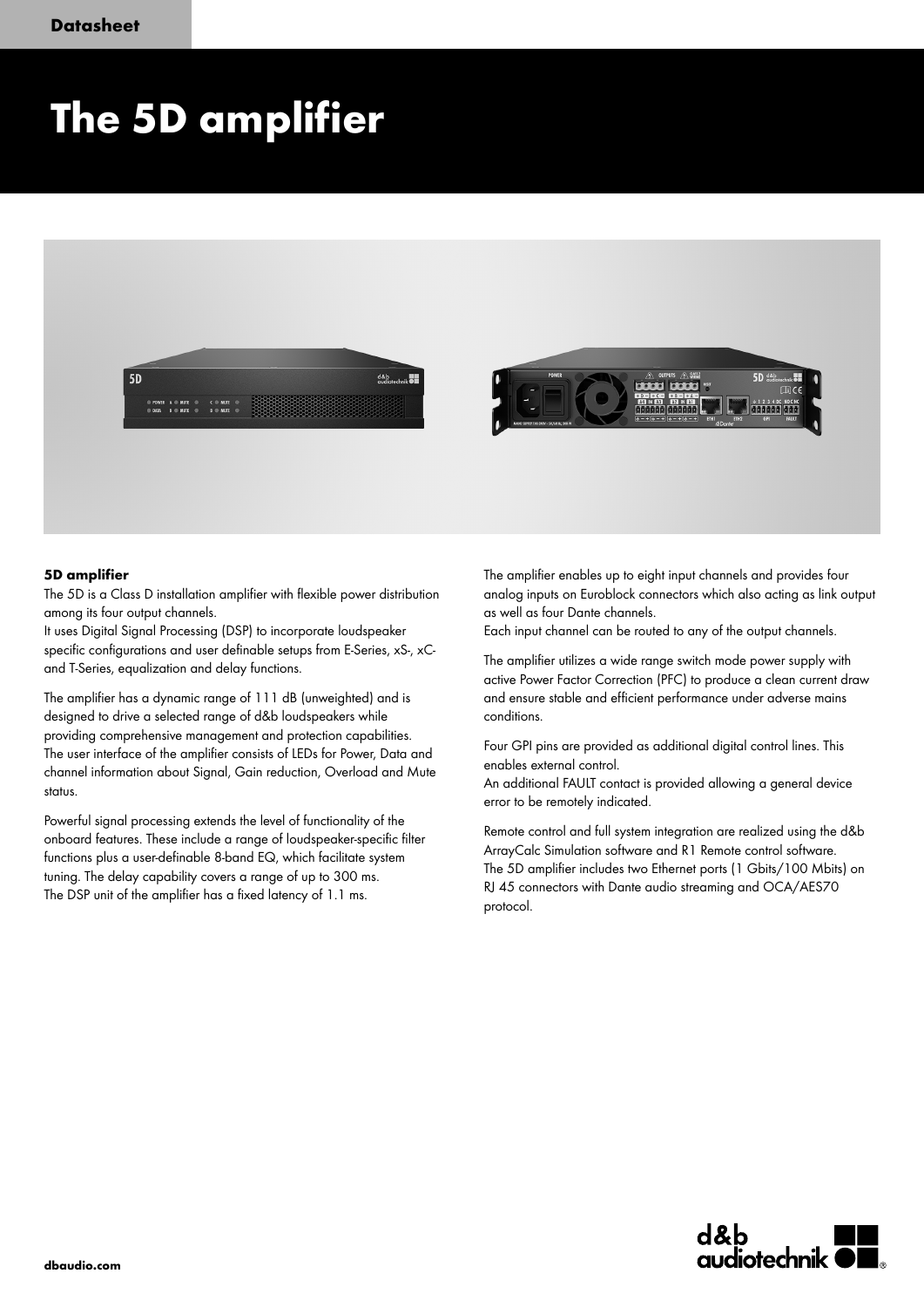## **Operating conditions**

| -10 °C  +40*/+50** °C (+14 °F  +104*/+122** °F)       |  |
|-------------------------------------------------------|--|
| Storage temperature  - 20 °C  +70 °C (-4 °F  +158 °F) |  |
|                                                       |  |

#### **Power supply**

| Wide range switched mode power supply with active Power Factor |  |
|----------------------------------------------------------------|--|
| Correction (PFC).                                              |  |
|                                                                |  |
|                                                                |  |
|                                                                |  |
|                                                                |  |

## **Protection circuits**

**Mains and power supply:** Overvoltage, inrush current limiter, internal fuse.

**Output:** Overcurrent, DC offset, HF voltage limiter, pop-noise suppression.

**Cooling:** Temperature-dependent fan, self-resetting overtemperature protection.

#### **Power consumption (typical values)**

#### **Audio power outputs**

| Output power rating EIA-426B noise CF 12 dB  4 x 600 W/8 Q |  |
|------------------------------------------------------------|--|
|                                                            |  |
| Sinus 1 kHz, long term, +40 °C (+104 °F)  4 x 37.5 W/4 Ω   |  |
| Frequency response (-1 dB, Linear mode) 35 Hz - 20 kHz     |  |
|                                                            |  |

#### **Output noise/Dynamic range**

| Output noise (BW 20 kHz)/dynamic range (BW 20 kHz, |  |
|----------------------------------------------------|--|
|                                                    |  |
|                                                    |  |
|                                                    |  |
|                                                    |  |

# **THD+N / Crosstalk**

## **Analog inputs/link**

| CMRR @ 100 Hz/1 kHz / 10 kHz> 54/> 54/> 50 dB         |  |
|-------------------------------------------------------|--|
| Maximum input level (balanced/unbalanced) +18/+12 dBu |  |
|                                                       |  |

# **Dante**

## **Digital Signal Processing**

# **Network**

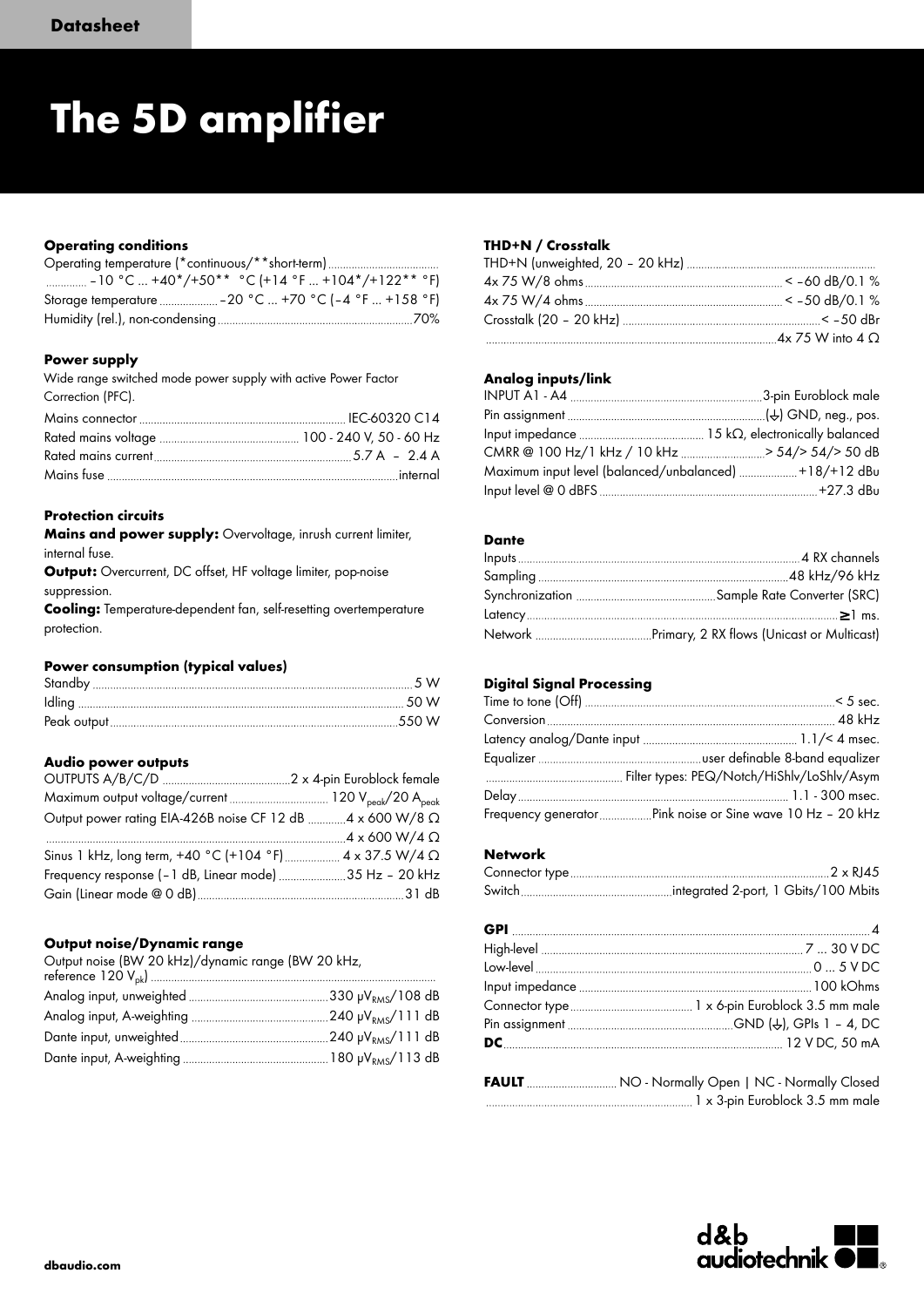#### **Controls and indicators**

| <b>Controls</b>   |  |  |
|-------------------|--|--|
|                   |  |  |
| <b>Indicators</b> |  |  |
|                   |  |  |
|                   |  |  |
|                   |  |  |
|                   |  |  |
|                   |  |  |
|                   |  |  |
|                   |  |  |

#### **Fan noise emission**

| Rack mounted, measured on axis, 1 m (3.3 ft) to front panel, A-weighting. |  |
|---------------------------------------------------------------------------|--|
|                                                                           |  |
|                                                                           |  |

#### **Dimensions and weight**

| Height x Width x Depth*  1 RU x 9.5" x 405 mm (16") |
|-----------------------------------------------------|
|                                                     |
|                                                     |



### **5D dimension in mm [inch]**

#### **Features and benefits**

- Flexible output sharing utilizing one to four channels with maximum output.
- Status LEDs, including device and signal status and fault indication.
- Four analog inputs.
- **•** Four Network Audio inputs (Dante inputs).
- Dynamic range (SNR) Dante input 111 dB unweighted.
- **•** Four GPI with VCA functionality plus a separate general FAULT connector.
- **•** Flexible Fallback structure, ensuring the transmission of a secondary signal when required.
- Low power consumption for 24/7 applications.
- OCA/AES70 protocol for easy integration into third party environments using the R90 Touchscreen remote control.

#### **Applications**

- Conference facilities
- Restaurants & Bars
- **Shops**
- Performing arts House of worship
- Cruise ships
- **Transportation**